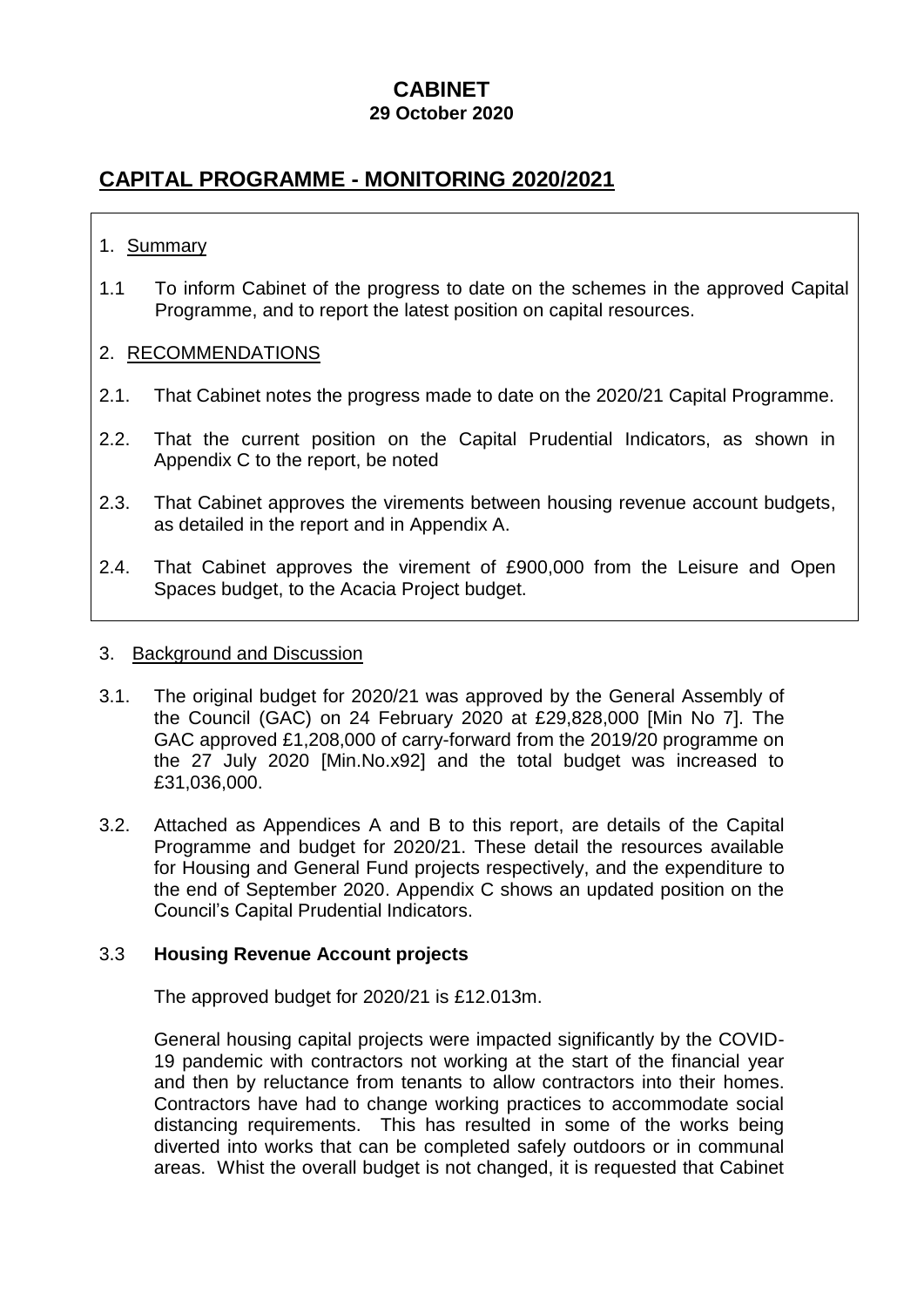approve the virement of budgets to those works that can be completed more safely, for example, roof renewals, replacement doors and communal areas. Appendix A sets out the details of the virements.

### **New Homes:**

Work has commenced on the building of new homes at three sites; Keary Road (6 units), Mead Crescent (3 wheelchair accessible units) and Milton Road (7 units). A fourth site, Gilbert Close, received planning permission earlier this month and initial enabling works have now began.

The budget for the year was originally set to match the Council house sale income retained for the rebuilding of Council homes. The Council has three years to spend the retained funds, otherwise the unspent funds are to be paid to MHCLG with interest. However, because of the COVID19 pandemic and lockdown of the country, and the impact this has had on progressing with capital works, MHCLG agreed to an extension of the period by which the Council has to spend the retained funds earnt in the first two quarters of 2017/18. This means that there was no requirement to pay back underspent funds at the end of June, nor will there be a requirement to pay back underspent funds at the end of September 2020 and instead the Council has until December 2020 to spend these retained funds. The Council will need to have spent £5.135m on new homes by the end of December 2020 to avoid having to repay the retained funds with interest. However, even with work starting on the three sites and the buy-back of former Council properties, it is looking unlikely that the total of £5.135m will have been reached and a proportion of the retained funds will need to be repaid. The Council will be approaching MHCLG to request they consider extending the deadline further in light of continued COVID-19 impacts.

In order to maximise use of the 141 capital receipts and minimise the repayment to central government of unspent monies the Council has additionally purchased 5 properties on the open market for social rent, mainly former right to buy properties, with a further 3 properties in conveyancing.

# **Housing IT Upgrade – underspend £137,000**

The contract with Capita was signed on 14 July 2020. Working restrictions caused by COVID19 have been mostly overcome but did cause a detrimental effect on progress earlier in the year. Implementation has been condensed from 400 days to 348 days with the anticipated go live date set for 12 October 2021. The upgrade programme is made up of two strands; data migration and interfaces with other systems (this is ahead of schedule due to Dartford's data being kept in good order) and functionality (designing the system to meet the needs of the service). The latter is made up of 28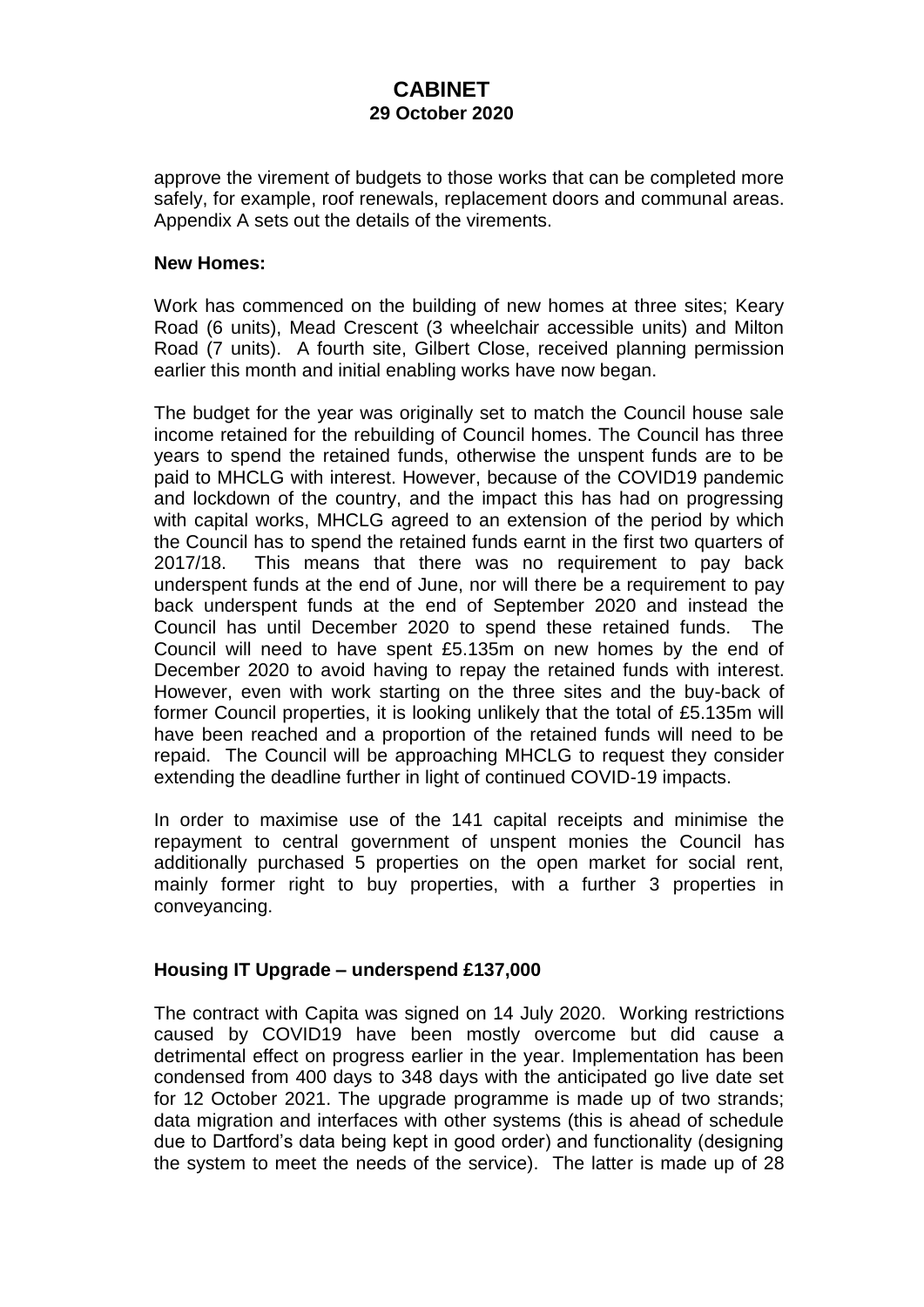different work streams, the first of which started on 22 September 2020, the last is programmed to be completed on 15 April 2021.

Due to delays to the project, only £183,000 will be spent this year, with the under-spending from this year to be carried forward to next year to complete the project. The delays have increased implementation costs but it is anticipated that these can be contained within existing budgets.

# 3.4 **General Fund projects:**

3.4.1 The budget approved by GAC on 24 February 2020 was £18.248m. Following further approval by GAC on 27 July 2020 of carry forwards of £0.75m, the budget now stands at £19.023m.

Comments on the main ongoing schemes are as follows:

### **Acacia Hall – Overspend estimated at £900,000**

The regeneration of the Acacia Estate is a complex and far-reaching project and work had reached a critical stage just prior to the COVID 19 outbreak and national lockdown. The outbreak caused unavoidable delays in the second quarter of the year but the site is now progressing well and moving forward, although there is no reasonable prospect of recovering time lost. All demolition work is now complete, including the ballroom. Entrance to the site is now diverted across Darenth Road. Bridges have been removed and work started on the foundation for three new bridges. Kerbs are being constructed for new parking and the river channel has been dug out. Work is now scheduled for completion in February 2021.

The overall project costs have been significantly impacted by COVID 19 delays and risen by approximately £900,000 due to the following:

- Section 278 construction costs have risen by approximately £140,000 as a result of the availability of materials driving up costs across the sector.
- Delays resulting from COVID 19 and 278 works have totalled £268,000 (including costs of £160,000 directly due to COVID 19) .
- River wall strengthening works £177,000 additional work deemed necessary to protect the Mansion House from a structural perspective with regard to the new river design.
- River bank matteressing £21,000 additional river bank requirement
- Offtake structure £113,000 offtake structure in Central Park required as part of the river works
- Asbestos removal £48,000 a pile of buried asbestos was found when excavating and had to be notified and professionally removed.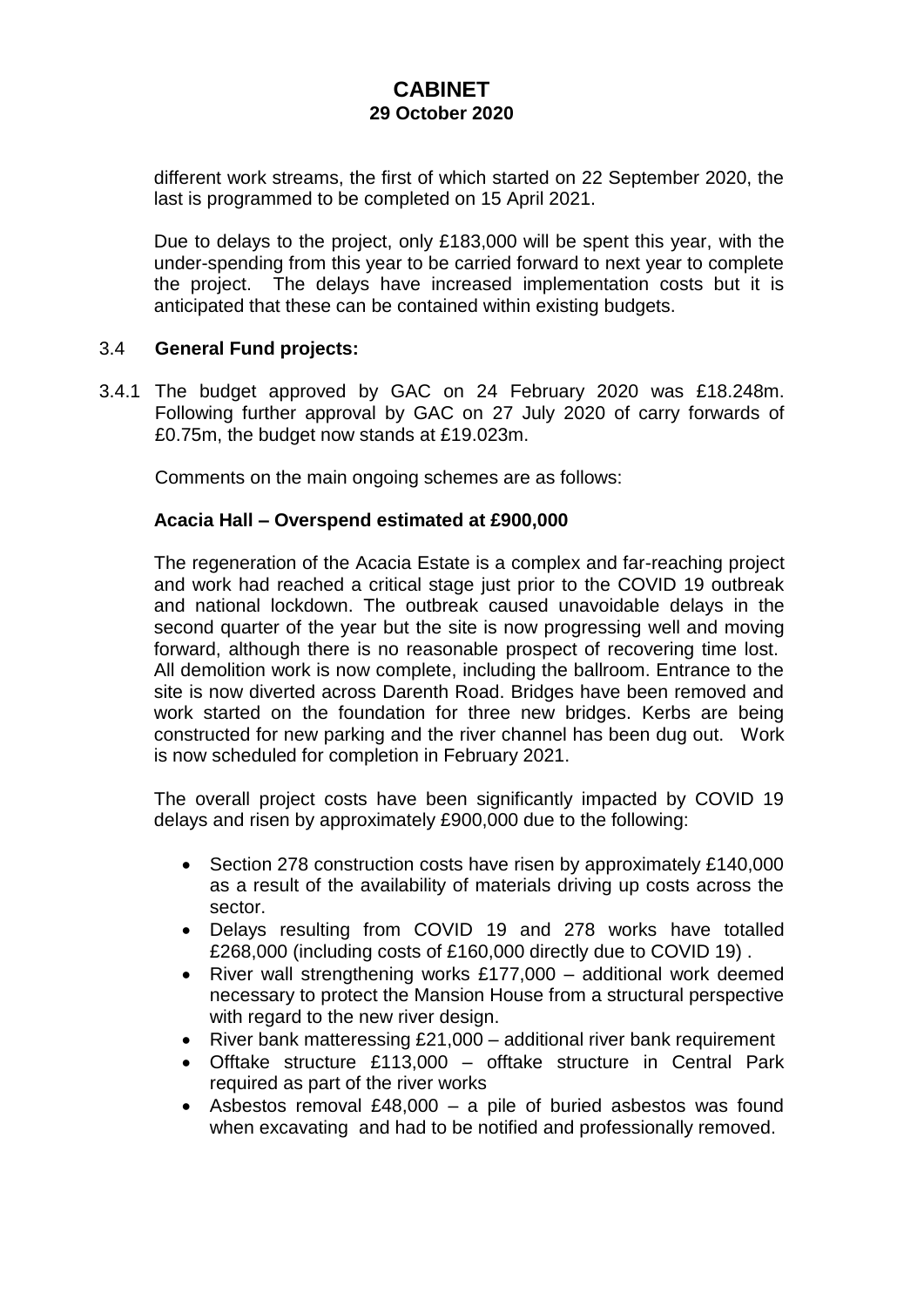- Vicarage Wall Extension & Planting £31,000– Additional planting and detail on Vicarage Wall following confirmation of road levels and agreement with Diocese Surveyor.
- Approximately £100,000 of under-provision for previous year's works.

It is requested that Cabinet approve a virement from the leisure and open spaces capital budget of £900,000. Leisure and open spaces capital works were suspended during lockdown and will be allocated a new capital budget in 2021/22 to take them forward.

# **Leisure and Open Spaces – No spend expected**

These capital works were suspended during lockdown and the Green Spaces Officer post, responsible for taking this project forward, was left vacant from March 2020 until early October. The new post holder will wish to agree a new plan of works and there is consequently not expected to be any expenditure before March 2021.

### **Cliff Maintenance Works – Underspend of £350,000**

Work is progressing well and structural works to the cliff will commence in November and will be completed by February. The full cost of the works are likely to come in at £1.15m, which is £0.35m under the budget set.

#### **Darenth Creek – underspend £500,000**

This project is still very much in its infancy due to the amount of liaison that has been required with landowners. Spend is forecast to be around £250,000 this year with the surplus budget being taken forward to next year. However this level of spend is still dependant on obtaining consents from landowners and the Environment Agency.

#### **Stone Lodge**

Final account negotiations are still ongoing with the contractor that completed the rugby club build. A tender for the grass pitch initially came in significantly over budget but value engineering has resulted in a lower price, although still over the original budget. A report will be taken to Cabinet n November to agree the continuance of this work.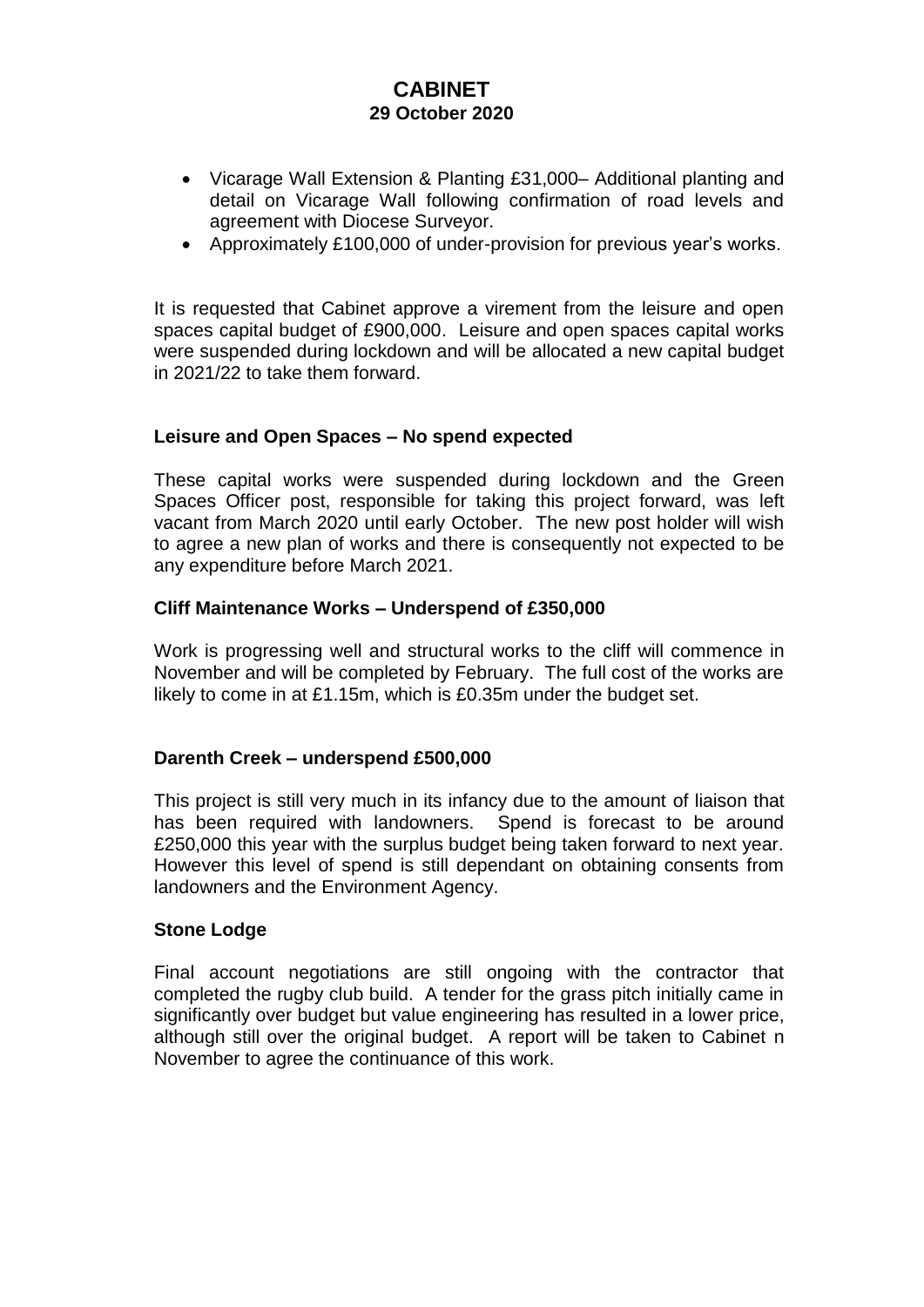### **Central Park Cranford Road Entrance – No spend expected**

Work has not progressed on this project due to vacant posts in the department, recruitment into those posts and cancellation of the festival (the festival being the main driver to widening the entrance).

#### **Dartford Town Centre Transport and Public Realm Improvements**

Phase 1 is now nearing completion, with a formal Completion Date of 23 October 2020 expected. The majority of the Works to laying paving and install the planters is now complete – with only the entrance to Acacia Hall and the interim finishes to Garden Area 4 (rear of Iceland) ongoing. Additional works for paving in Memorial Gardens, improvements at the Home Gardens bus stops and the new Interim car park in Acacia Hall (currently the contractor's compound) are to commence 16 November 2020, and to be complete by Christmas. This phase is subject to a 7-month overrun due to a combination of the early Thames Water issues, a number of design changes, Covid-19 and a general contractor over-run. There is to be some publicity for a soft-launch of Brewery Square, with a more formal "opening" to take place in the spring.

Tenders have been issued for both phase 1a and phase 2 works. Phase 1a involves works to the High Street and phase 2 is improvement works to Instone Road and Highfield Road. Tenders are expected back mid-October with work due to start in January 2021.

# **Fairfield Improvement Works – Underspend of £295,000**

Planning permission was granted to create 14 additional car parking spaces at Fairfield Leisure Centre. However, due to the closure of leisure facilities for an extended period due to the COVID19 pandemic this project was put on hold. There is not likely to be any progress on this project this financial year.

#### **Mini Pitches Refurbishment – No spend expected**

The COVID 19 pandemic resulted in this project not being progressed due to staff being diverted onto other projects and contractors not being available due to lock down. The plan was for the pitches to be refurbished over the summer when pitch hire reduces. Now that the football season has started, resulting in increased pitch hire, and with the winter season not the best time for this kind of work, the refurbishment will be rescheduled to the summer of 2021.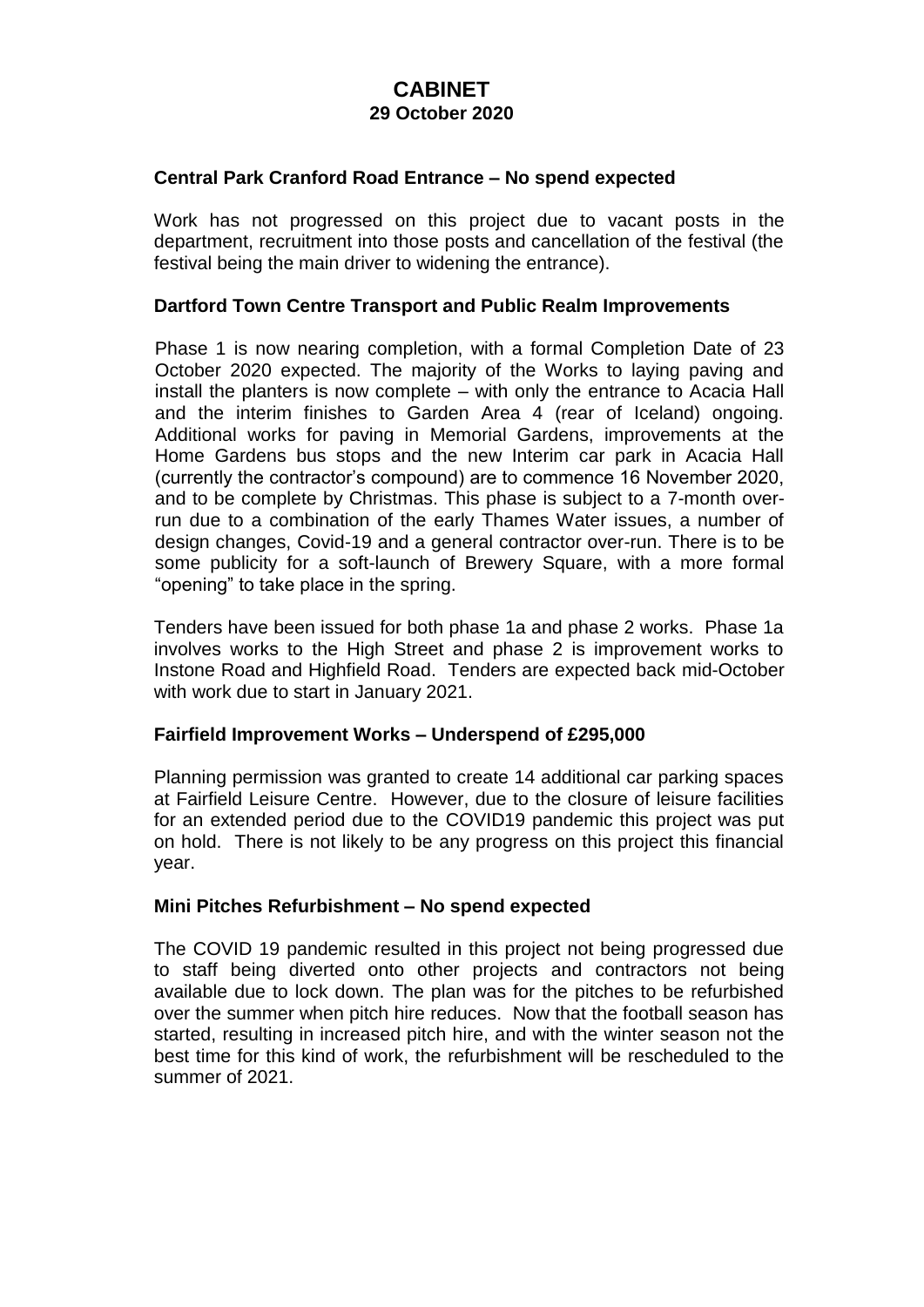### **Community Infrastructure Levy Expenditure – No spend expected**

At this stage, funding has not been allocated to individual projects but an envelope for spend has been agreed. Future projects will be agreed by Cabinet.

#### 3.5 **Resources**

Usable receipts brought forward into 2020/21 totalled £24.622m of which £19.501m are unrestricted receipts that can be used for any capital scheme. £5.121m is restricted to the provision of new social housing (141 receipts). The 141 receipts are required to be used on the provision of new social housing, within three years of the receipt, and match-funded in the ratio of 30:70 by other funding.

Grants and contributions brought forward into 2020/21 totalled £1.772m. A further £6.301m of grant funding is expected to be received this year to fund capital projects.

For the financial year to date £5.1m has been billed for Community Infrastructure Levy, with £4.8m due to be paid within this financial year and the remaining £0.3m due to be settled in 2021/22.

By the end of October 2020, capital receipts of £227,500 had been received arising from the Discounted Sales Scheme at The Bridge.

To date, 10 Right to Buy sales have completed, giving rise to a capital receipt of £1.85m before pooling.

It is expected that all the 2020/21 expenditure can be funded within existing resources.

#### 4 Relationship to the Corporate Plan

The capital programme covers many individual projects and will contribute to meeting many of the objectives in the Corporate Plan.

### 5 Financial, legal, staffing and other administrative implications and risk assessments

| <b>Financial Implications</b>      | As discussed in the report                                                                                                                                                               |  |
|------------------------------------|------------------------------------------------------------------------------------------------------------------------------------------------------------------------------------------|--|
| Legal Implications                 | <b>None</b>                                                                                                                                                                              |  |
| <b>Staffing Implications</b>       | <b>None</b>                                                                                                                                                                              |  |
| <b>Administrative Implications</b> | <b>None</b>                                                                                                                                                                              |  |
| <b>Risk Assessment</b>             | There is a small risk of committed schemes<br>needing to be curtailed due to lack of capital<br>finance; this risk is mitigated by regular and<br>sound budget monitoring and reporting. |  |